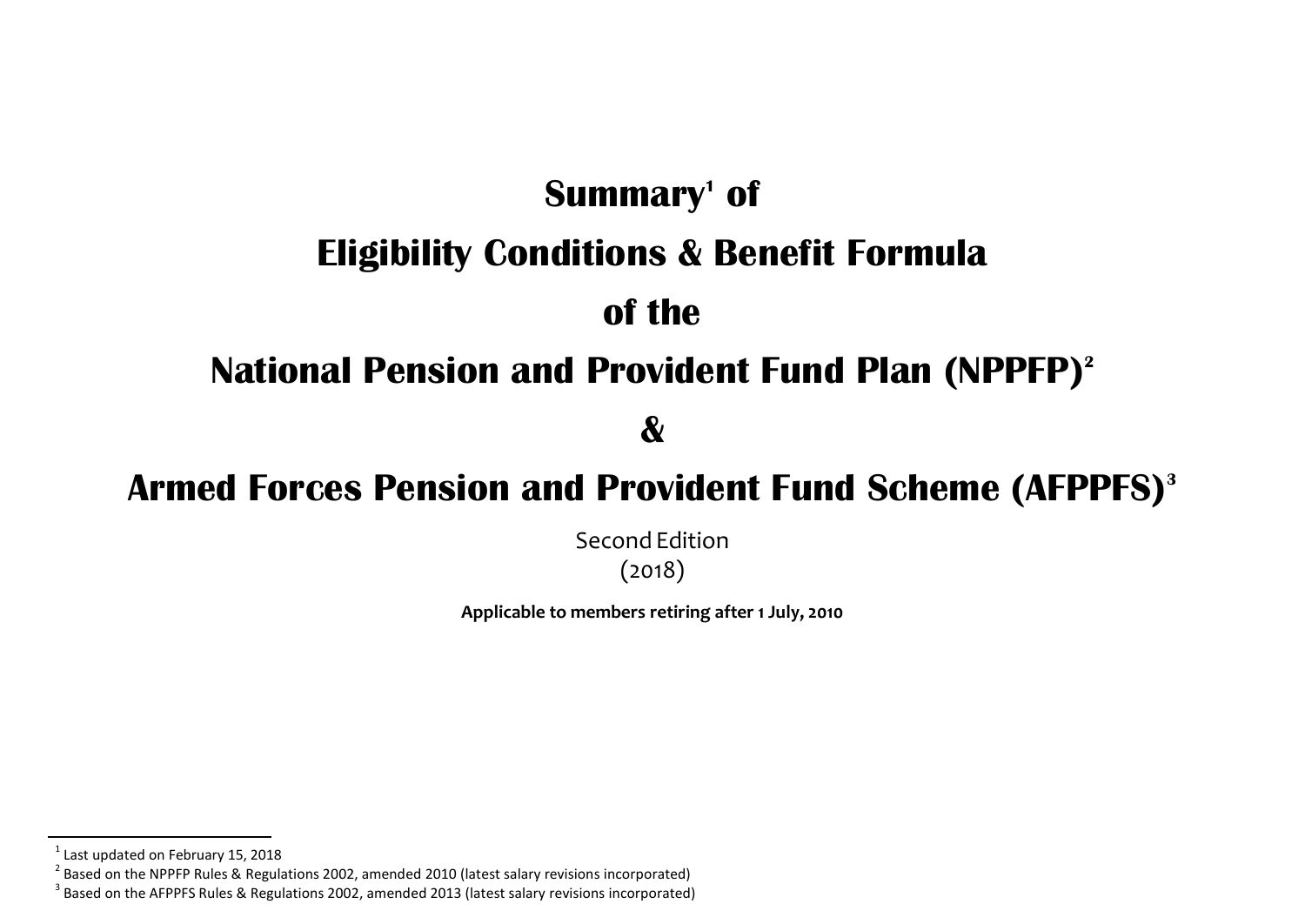### **Eligibility Conditions & Benefit Formula for NPPFP and AFPPFS**

### **Eligibility Conditions for Monthly Pension**

| <b>Pension Type</b>                                    | <b>Civil</b>                                                                                                                                                                                                          | <b>Armed Forces</b>                                                                                                                                                                                              |
|--------------------------------------------------------|-----------------------------------------------------------------------------------------------------------------------------------------------------------------------------------------------------------------------|------------------------------------------------------------------------------------------------------------------------------------------------------------------------------------------------------------------|
| <b>Normal Pension</b>                                  | • Attained the Normal Retirement Age (NRA)<br>• Contributed for a minimum of ten years (equivalently 120<br>monthly contributions)                                                                                    | • Attained the Normal Retirement Age (NRA)<br>• Contributed for a minimum of ten years (equivalently 120<br>monthly contributions)                                                                               |
| <b>Early Pension</b>                                   | • Attained the Early Retirement Age (ERA)<br>• Contributed for a minimum of ten years (and 120 monthly<br>contributions)                                                                                              | • Attained the Early Retirement Age (ERA)<br>• Contributed for a minimum of ten years (and 120 monthly<br>contributions)                                                                                         |
| Permanent<br><b>Disability</b><br>Pension <sup>1</sup> | • Contributed for minimum three years<br>• Permanently disabled while in service<br>• Examined by Medical Doctor<br>• Approved by Board                                                                               | • Contributed for minimum three years<br>• Permanently disabled while in service<br>• Examined by Medical Doctor<br>• Approved by Board                                                                          |
| <b>Surviving</b><br><b>Spouse Pension</b> "            | • Contributed for minimum three years<br>• Must be legally married before death<br>• Attained at least <b>50 years</b> of age<br>Benefit terminates upon remarriage                                                   | • Contributed for minimum three years<br>• Must be legally married before death<br>• Benefit terminates upon remarriage                                                                                          |
| <b>Surviving</b><br>Children<br><b>Pension</b> iii     | • Contributed for minimum three years<br>• Children must be less than 18 years of age<br>· Must be legitimate children<br>• Maximum of three children can receive benefit at a time                                   | • Contributed for minimum three years<br>• Children must be less than 18 years of age<br>• Must be legitimate children<br>• Maximum of <b>three</b> children can receive benefit at a time                       |
| Orphan Pension <sup>1V</sup>                           | • Contributed for minimum three years<br>• Children must be less than 18 years of age<br>Must be legitimate children<br><b>Both</b> parents demised<br>Maximum of <b>three</b> children can receive benefit at a time | • Contributed for minimum three years<br>• Children must be less than 18 years of age<br>Must be legitimate children<br><b>Both</b> parents demised<br>• Maximum of three children can receive benefit at a time |
| Dependent<br><b>Parent Pension</b>                     | • Contributed for minimum ten years<br>• Not married<br>Must be biological or legally adopted parents<br>• Dependent parent is at least 56 years of age                                                               | • Contributed for minimum ten years<br>• Not married<br>• Must be biological or legally adopted parents<br>• Dependent parent is at least 56 years of age                                                        |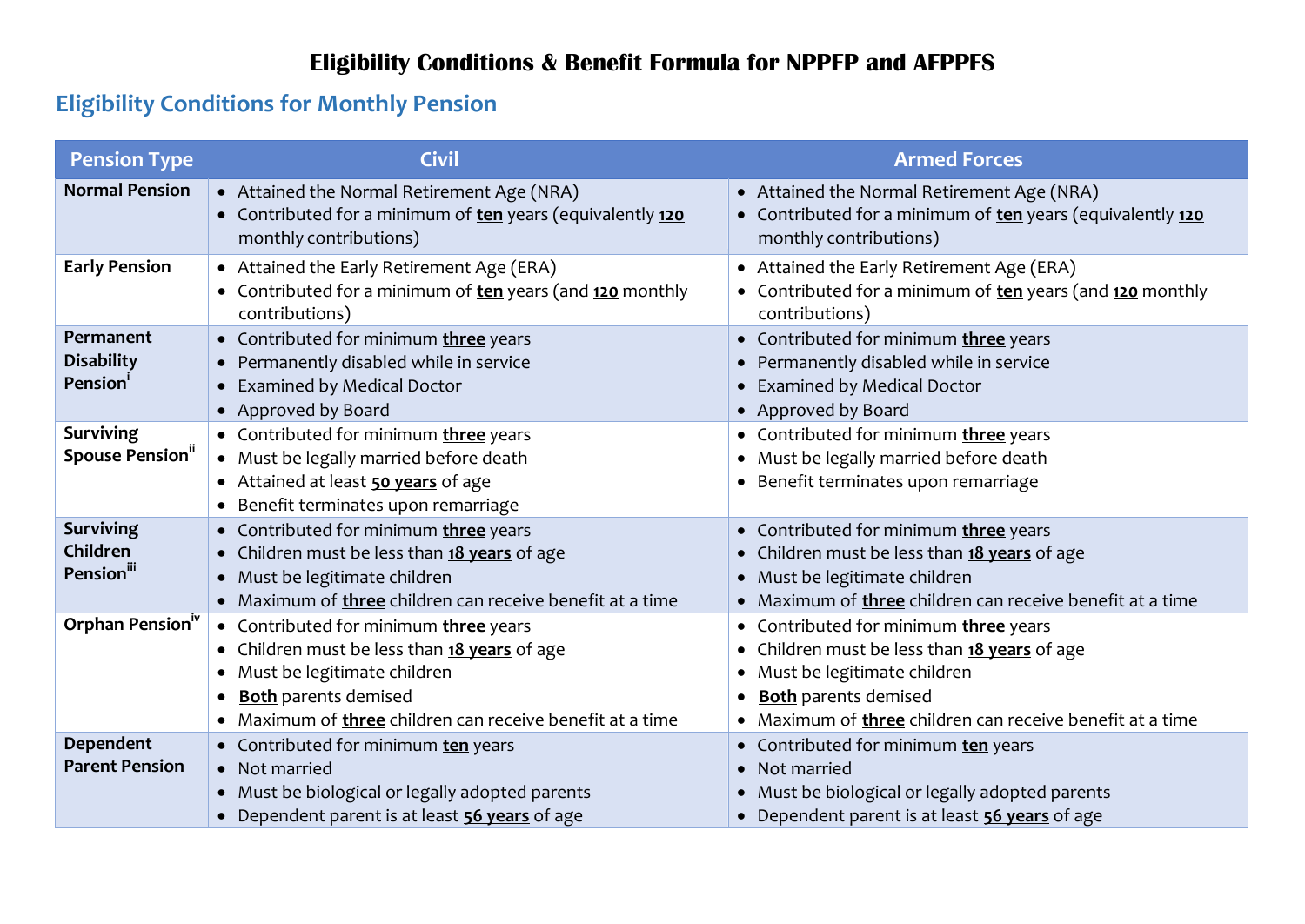#### **Benefit Formula**

| <b>Parameters</b>                      | <b>Civil</b>                                                                          | <b>Armed Forces</b>                                                                                                                                                                 |
|----------------------------------------|---------------------------------------------------------------------------------------|-------------------------------------------------------------------------------------------------------------------------------------------------------------------------------------|
| <b>Normal Pension</b>                  | no. of years of service $\times$ 40% $\times$ Final Basic Salary<br>30                | $=$ no. of years of service $\times$ 45% $\times$ Pensionable Salary <sup>4</sup>                                                                                                   |
| <b>Early Pension</b>                   | Reduced pension based on normal pension and reduction<br>factors                      | Reduced pension based on normal pension and reduction<br>factors                                                                                                                    |
| Permanent<br><b>Disability Pension</b> | Nu. 3,500/- per month                                                                 | Higher of minimum pension or 30% of member's normal pension                                                                                                                         |
| <b>Surviving Spouse</b><br>Pension     | Maximum of Nu. 3,500/- or 50% of member's pension<br>(calculated as on date of death) | Higher of 30% of the member's pension or 60% of the minimum<br>pension<br>AND if spouse is above 50 years<br>Higher of 50% of the member's pension or 60% of the minimum<br>pension |
| <b>Surviving Children</b><br>Pension   | Nu. 1,200/- per month per child                                                       | Higher of 10% of the member's pension or 15% of the minimum<br>pension per child                                                                                                    |
| <b>Orphan Pension</b>                  | Nu. 1,700/- per month per child                                                       | Higher of 15% of the member's pension or 30% of the minimum<br>pension                                                                                                              |
| <b>Dependent Parent</b><br>Pension     | Higher of Nu. 3,500/- or 50% of member's pension (calculated<br>as on date of death)  | Higher of 50% of the member's pension or 60% of the minimum<br>pension                                                                                                              |
| <b>Maximum Pension</b>                 | Nu. 28,370/-5                                                                         | 0.5% top up for service after 27 years to 33 years                                                                                                                                  |
| <b>Minimum Pension</b>                 | None                                                                                  | Nu. 6,401/- <sup>6</sup>                                                                                                                                                            |
| <b>Pension Indexation</b>              | Minimum of Inflation or $5\%$                                                         | Minimum of Inflation or 5% <sup>8</sup>                                                                                                                                             |
| <b>Reduction Factors</b>               | 1/2 of 1% for every month short of NRA                                                | 1/2 of 1% for every month short of NRA                                                                                                                                              |

<sup>&</sup>lt;sup>4</sup> The pensionable salary is the average salary for the last 12 months of service.<br><sup>5</sup> 40 % of the maximum ceiling of the salary scale of EX1 position level of the civil service (= 70,925/-)<br><sup>5</sup> 45% of the maximum ceiling

<sup>&</sup>lt;sup>7</sup> Pension indexation once every July.

 $8$  Pension indexation every year from the date of vesting pension.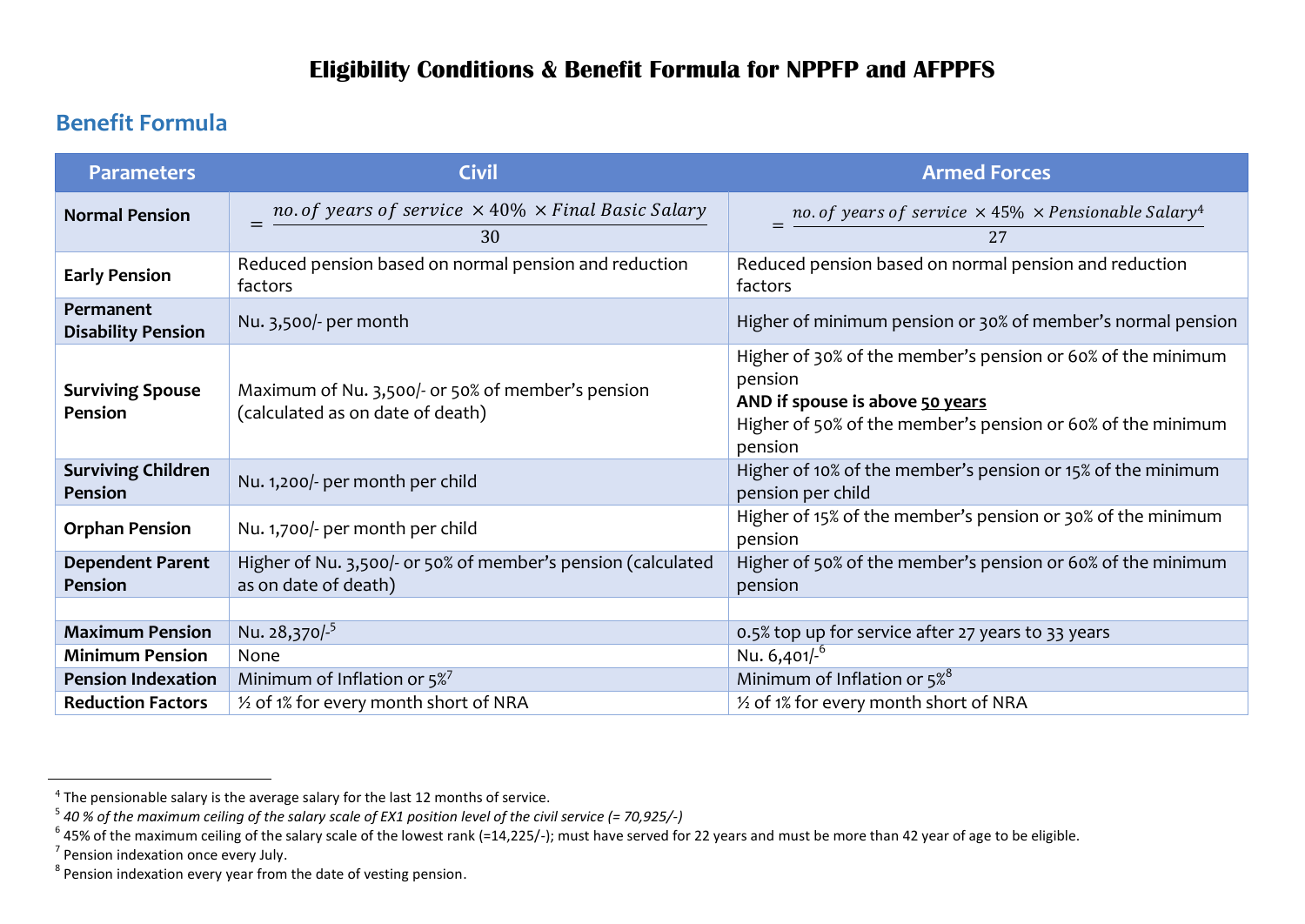#### **Eligibility Conditions & Benefit Formula for NPPFP and AFPPFS**

| <b>Parameters</b>                                                       | <b>Civil</b>                                                                                                                                | <b>Armed Forces<sup>9</sup></b>                                                                                                                                                                                                                                                |
|-------------------------------------------------------------------------|---------------------------------------------------------------------------------------------------------------------------------------------|--------------------------------------------------------------------------------------------------------------------------------------------------------------------------------------------------------------------------------------------------------------------------------|
| Indexation during waiting period <sup>10</sup>                          | Inflation indexation for the last five consecutive<br>years, inflation not exceeding 5% annually.                                           | None.                                                                                                                                                                                                                                                                          |
| <b>Normal Retirement Age (NRA)</b>                                      | RBP <sup>11</sup><br><b>Civil</b><br><b>NRA</b><br>Chief of Police<br>EX/ES<br>60<br>Officer ranks<br>P<br>58<br>$S-O$<br>Other ranks<br>56 | Lt. General<br>60<br>Major General<br>60<br>58<br><b>Brigadier</b><br>Colonel<br>55<br>Lt. Colonel<br>53<br>53<br>Drimpongom<br>Dedrim<br>51<br>Major<br>50<br>Drimpon<br>50<br>Pelpon<br>48<br>47<br>Captain<br>Peljab<br>46<br>Gopa<br>45<br>Lieutenant<br>44<br>Chuma<br>42 |
| <b>Early Retirement Age (ERA)</b>                                       | 51 (irrespective of position/rank)                                                                                                          | Within Five years of NRA (based on rank)                                                                                                                                                                                                                                       |
| <b>Contribution Rate</b><br><b>Pension Vesting Period</b>               | 16%<br>10 years                                                                                                                             | 19%<br>10 years                                                                                                                                                                                                                                                                |
| <b>Replacement Ratio (Income)</b><br><b>Contribution Ceiling Period</b> | 40% of final basic salary<br>30 years <sup>12</sup>                                                                                         | 45% of the average of final year basic salary<br>33 years <sup>13</sup>                                                                                                                                                                                                        |

1

 $^9$  For RBG and RBA only. RBP follows a different retirement age as mentioned in 11. Except for the different retirement ages, eligibility criteria and benefit formula are all same for RBP and RBA/RBG.

 $10$  If a member leaves service and opts to receive normal/early pension later (having made more than 120 monthly contributions).

 $11$  Other provisions for RBP are similar to that of RBP and RBG (except for retirement ages as mentioned). Retirement age has been inserted in Civil scheme's column due to similarity with it.

 $12$  Contribution beyond 30 years and interest accrued thereon is transferred to Tier 2 (PF) account and refunded.

 $13$  Contribution beyond 33 years and interest accrued thereon is transferred to Tier 2 (PF) account and refunded; each additional year of service after 27 years shall increase the total pension receivable by ½% on the pension calculated for 27 years of service.